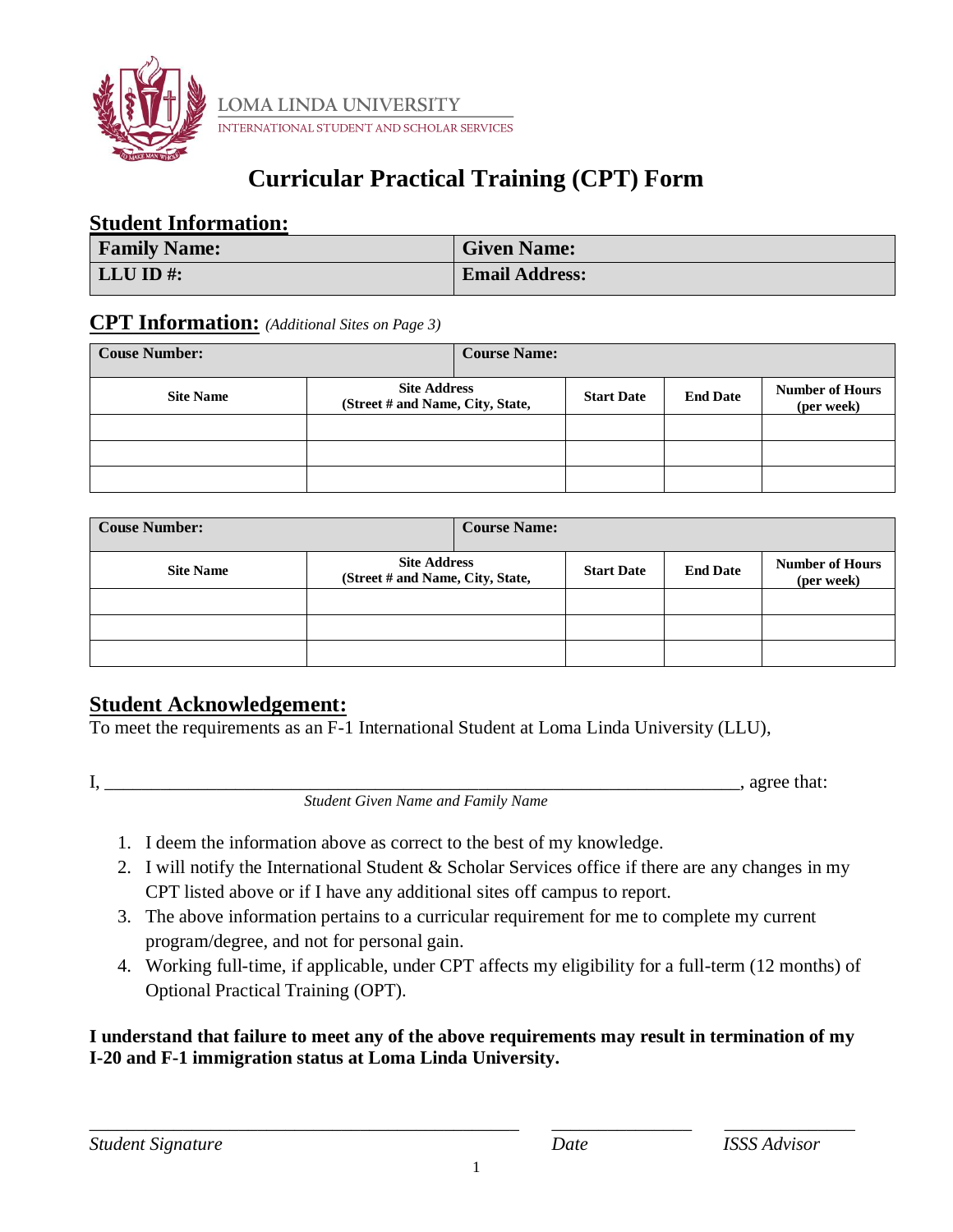

**LOMA LINDA UNIVERSITY** STUDENT AND SCHOLAR SERVICES **INTERNATIONAL** 

# **Curricular Practical Training (CPT) Form**

## **School/Department Acknowledgement**

By signing below, I agree to the following:

- I acknowledge that the student and rotation site information are correct, and that the above activity is a curricular requirement for the student's program/degree.
- **I** I agree that I will notify the International Student & Scholar Services office with any changes pertaining to the student's site information above.
- **I** understand that students who work full time (20-40 hours a week) under CPT become ineligible for a full 12 months of Optional Practical Training (Part-time CPT does not effect a student's eligibility for a full 12-month term of OPT).
- I understand that falsified information can result in legal consequences, including termination of the student's F-1 immigration status at Loma Linda University.

\_\_\_\_\_\_\_\_\_\_\_\_\_\_\_\_\_\_\_\_\_\_\_\_\_\_\_\_\_\_\_\_\_\_\_\_\_\_\_\_\_\_\_\_\_\_\_\_\_ \_\_\_\_\_\_\_\_\_\_\_\_\_\_\_\_\_\_\_\_\_\_\_\_\_

*Print Name (Academic Advisor or Department/Program Chair)*

\_\_\_\_\_\_\_\_\_\_\_\_\_\_\_\_\_\_\_\_\_\_\_\_\_\_\_\_\_\_\_\_\_\_\_\_\_\_\_\_\_\_\_\_\_\_\_

\_\_\_\_\_\_\_\_\_\_\_\_\_\_\_\_\_\_\_\_\_\_\_\_\_\_\_\_\_\_\_\_\_\_\_\_\_\_\_\_\_ \_\_\_\_\_\_\_\_\_\_\_\_\_

*Department Extension Email*

*Signature Date*